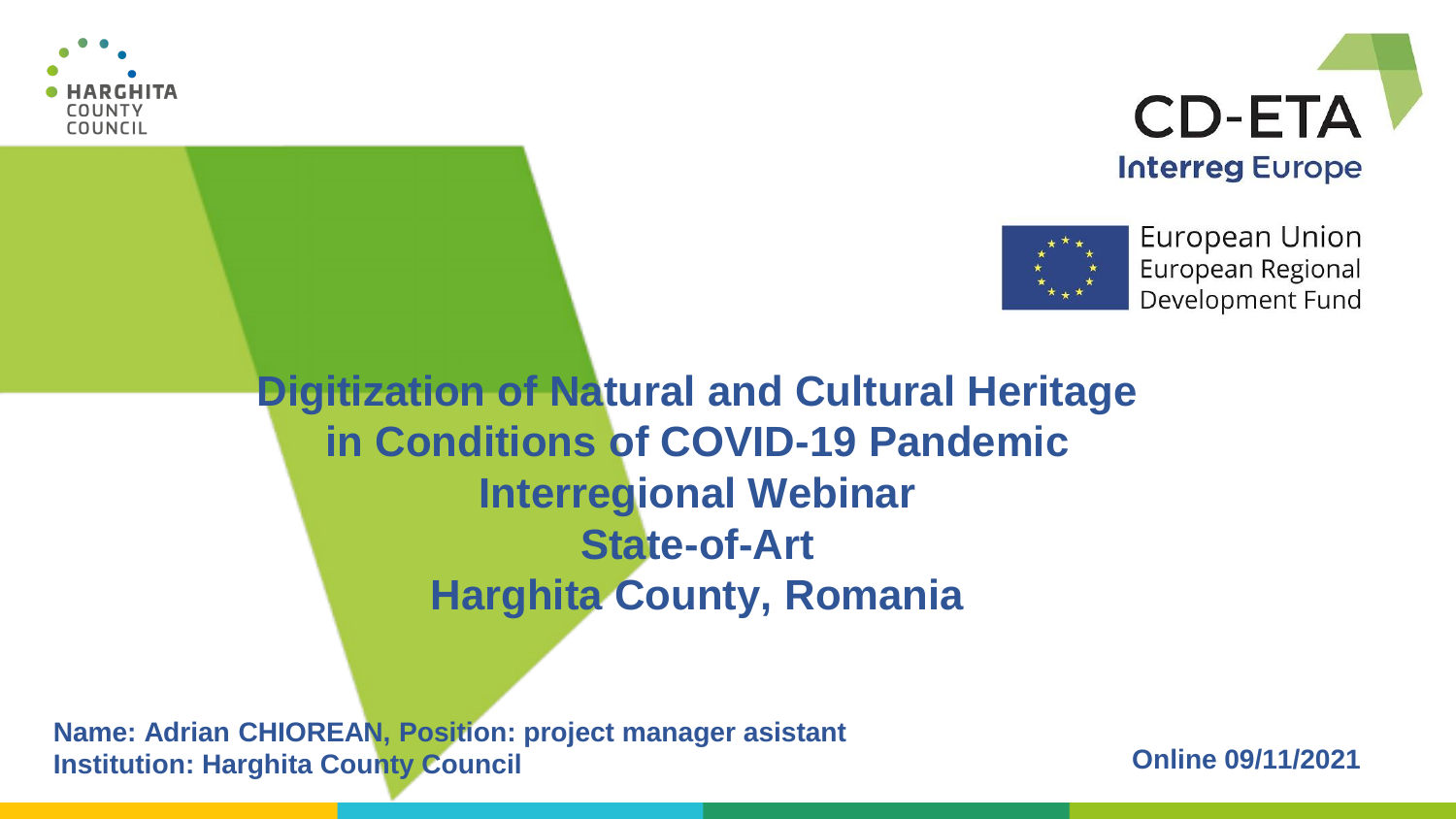



### **Harghita County**

#### **Location:**

- in the middle of Romania, at the eastern border of Transylvania, part of the Central Development Region
- Surface: **6639 km<sup>2</sup>** , 2,8% of the country.
- Population: **302 308**
- The capital city of Harghita county is **Miercurea Ciuc** (population: 38.966)

### **Partner no. 2: Harghita County Council**

• local public administration of the county, led by the elected authority (county council with 30 members) and a president

#### **Responsibilities**:

- coordination of the local council's activities (municipalities, towns and villages)
- public services
- contributes to the local economic growth by means of development programs

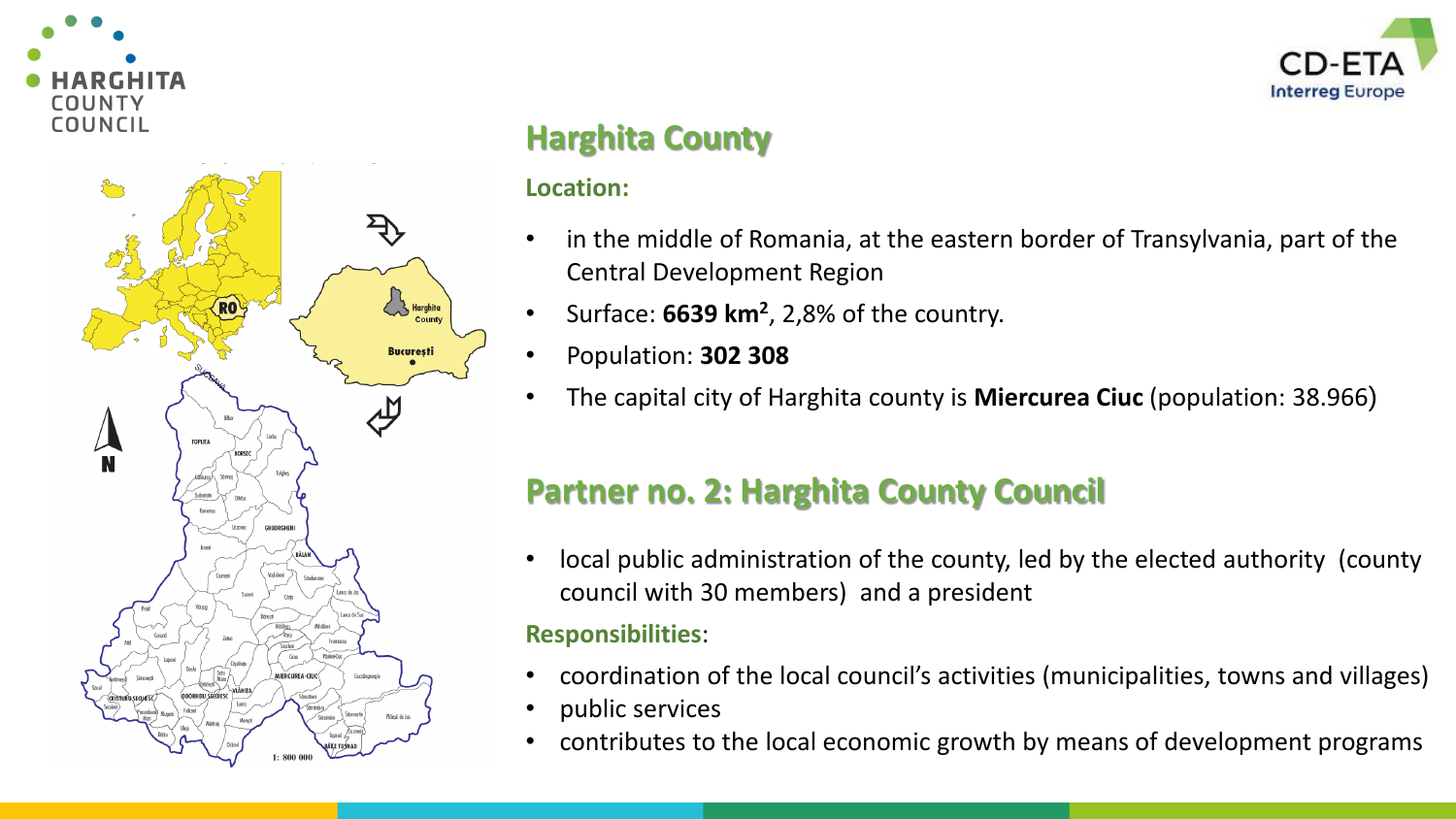



# **State-of-Art in digitization of cultural institutions of Harghita County during COVID-19 Pandemic**

- 
- **1. Presentation of the survey about the effects of the epidemic period on the work of artists in Harghita County**
	- **2. The Cultural Center of Harghita County**
	- **3. The Center of Tradition Conservation and Cultural Promotion of Harghita County**
	- **4. The "Kájoni János" County Library**
	- **5. The Cultural and Art Center of Lăzarea**
	- **6. The "Hargita Népe" Publishing House**

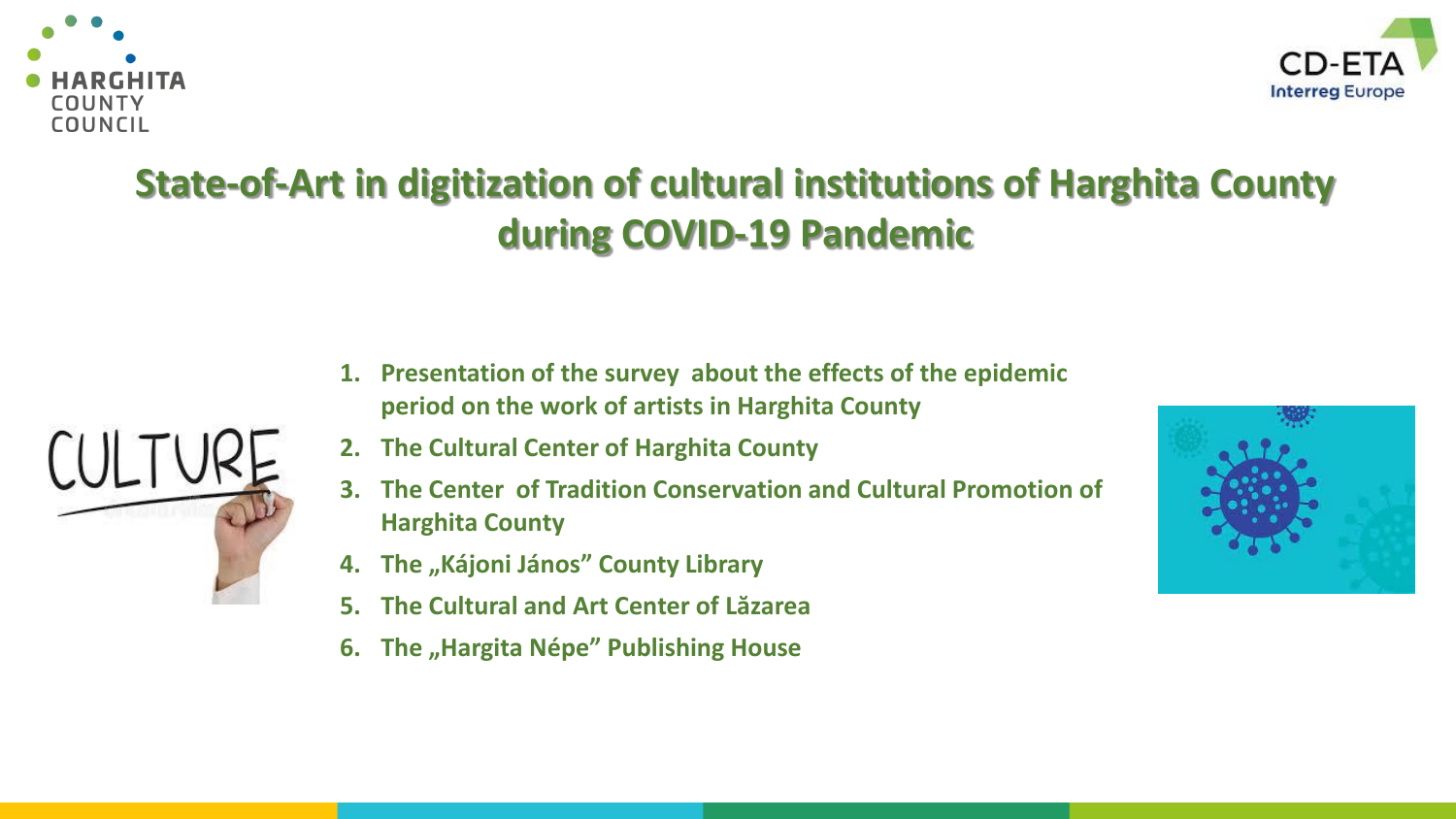



## **1. Presentation of the survey about the effects of the epidemic period on the work of artists in Harghita County**

In Harghita County, we have conducted an **on-line survey**. The questionnaire was available on the main online communication channels of the institution for 10 days in November 2020, and received 100 usable responses. During the survey, we were interested in the opinions of all persons who earn their income, or part of it by operating in the cultural sector.

#### **Conclusions of the questionnaire survey**:

- Artists in Harghita County have also been put in a difficult position by restrictions imposed by the epidemic. Unfortunately, this period made it completely impossible to work for almost half of the respondents and made it very difficult for another 40%. Only 2% claim that he benefited from epidemic situation at work.
- The main problem is the disintegration of communities due to the epidemic situation, and also the lack of performances / cultural events.
- Nearly 40% of respondents could not indicate any online interface to transfer their activities to cyberspace. Those who have created online programs / presentations have used the Facebook social site the most, the Zoom app is slightly less popular. Other interfaces were rarely mentioned by respondents, such as the Google Meet app or the Youtube channel.

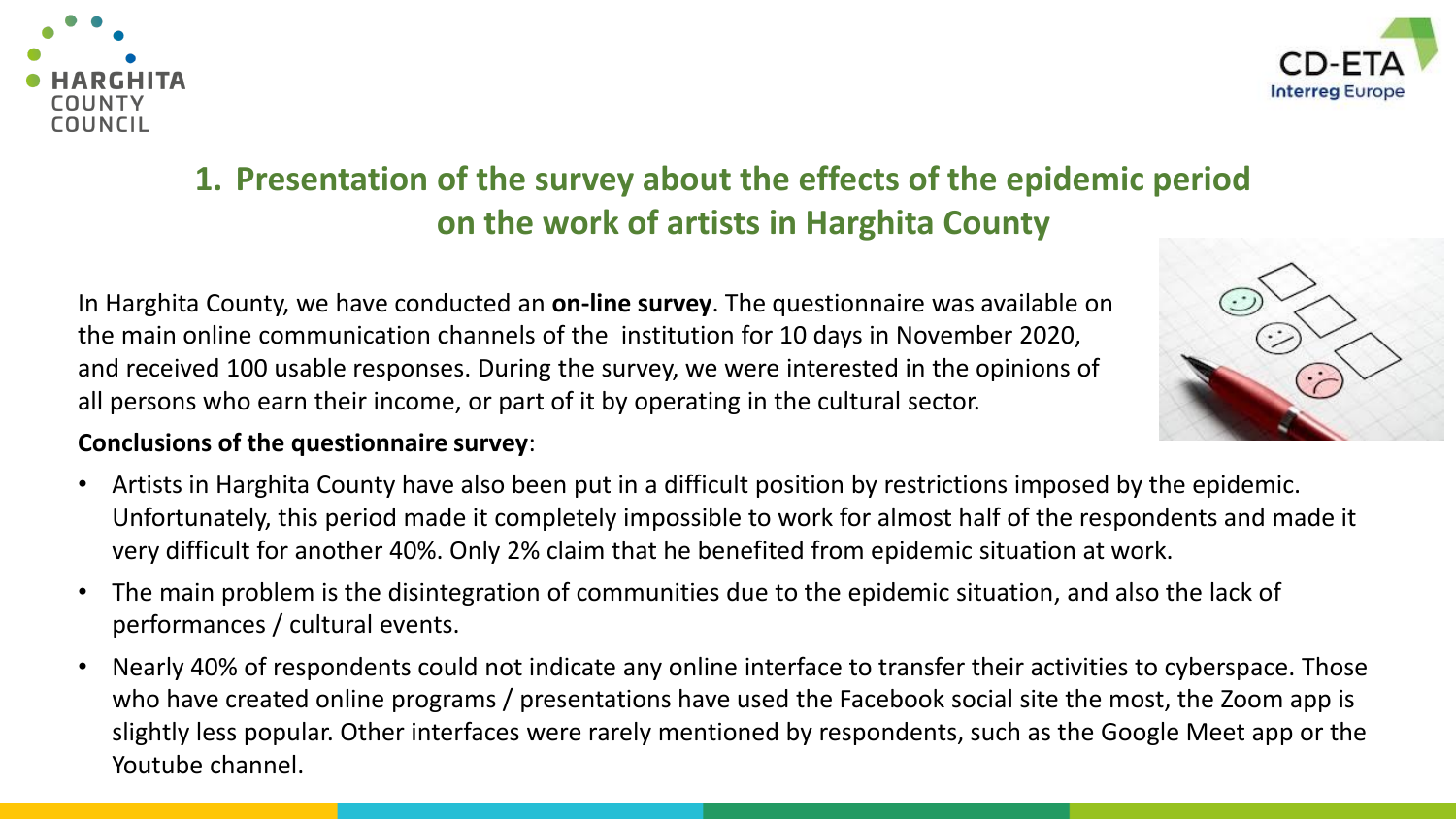



# **1. Presentation of the survey about the effects of the epidemic period on the work of artists in Harghita County**

• 60% of respondents think that broadcasting on online interfaces their programs are not useful, a quarter say they have both advantages and disadvantages, and 15% think they are more useful.

#### **Suggestions from the participants in the questionnaire survey:**

- Use of alternative solutions for cultural events:
	- Events organized in smaller groups or for persons who are vaccinated / have already suffered from the disease, and /or
	- Online held events
- Increasing and modifying the calls for proposals, taking into account the needs and possibilities of the epidemic situation:
	- The reporting period should be after the end of the epidemic situation,
	- It should be possible to apply for assets and goods that are in need in the epidemic situation, such as the development of digital technology, etc.

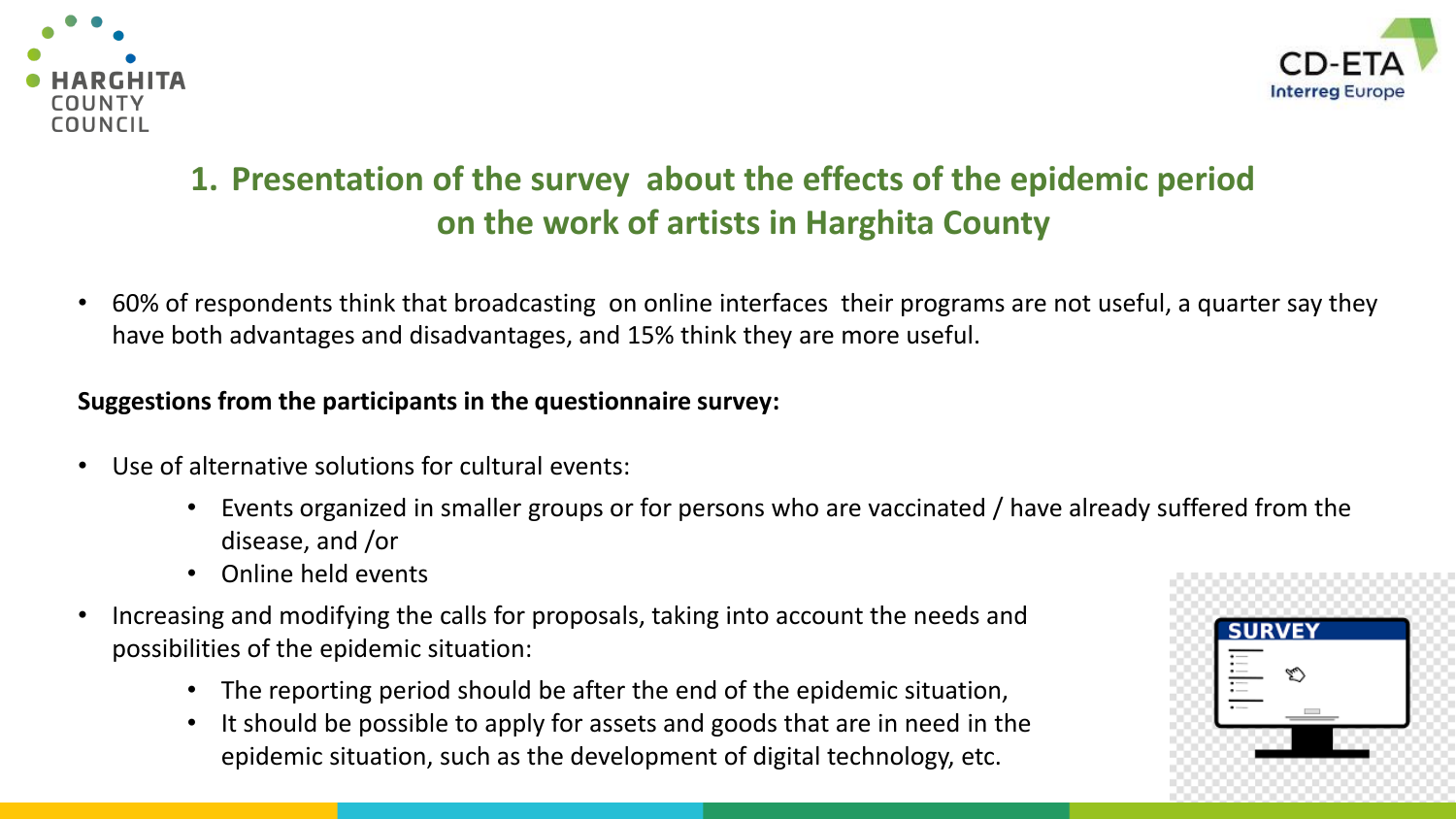



### **2. The Cultural Center of Harghita County**

- Despite the pandemic situation, which generated a very sharp lock-down in all areas, especially in the cultural field, the institution **managed to meet its proposed program schedule**, displacing in the virtual space most programs that so far were organized in physical space.
- The institution developed an **online communication methodology**: how to use Facebook, how to create covers and events, how to work with the cross post method, how to use the Visitharghita online platform, etc. This methodology was sent by email to all cultural partners of the organization.
- Due to the regulations and measures taken by authorities related to the pandemic situation, the programs and events were **offline, online or hybrid**.
- In 2020, the Early Music Festival turned 40 years old and took place between July 11-19, 2020, both **online and offline in several locations**. The special edition of the show was broadcasted online in the Hungarian emission of the national television channel TVR1.



Hargita Megyei Kulturális Központ Centrul Cultural Judetean Harghita Cultural Center of Harghita County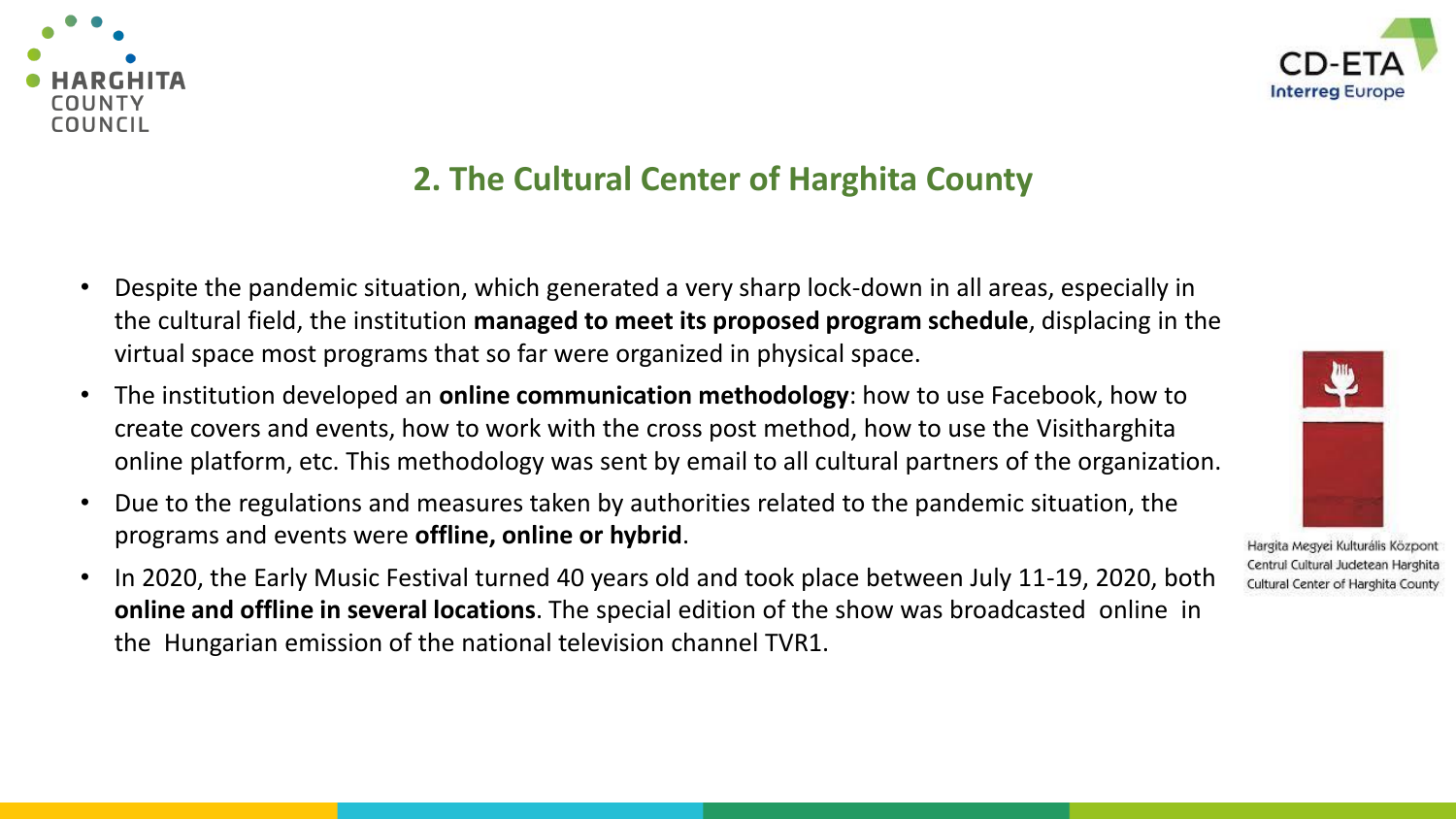



### **2. The Cultural Center of Harghita County**

- The Cultural Center of Harghita County have organized, with collaboration with the Spectrum Education Center an **online workshop for cultural animators from rural areas**, themed: Organizing cultural events in the virtual space.
- In order to communicate our cultural values in English, the institution organized a c**ommunication course in English**, addressed to managers and organizers in the cultural field, using the ZoomMeeting platform.
- The **update of the Cultural Strategy of Harghita County for the period 2021 - 2030**  took place after the organization of 18 online meetings using the zoom platform, with approximately 20 participants each. Online public consultations also were held regularly by the institution (eg. Google Form, SurveyMonkey).

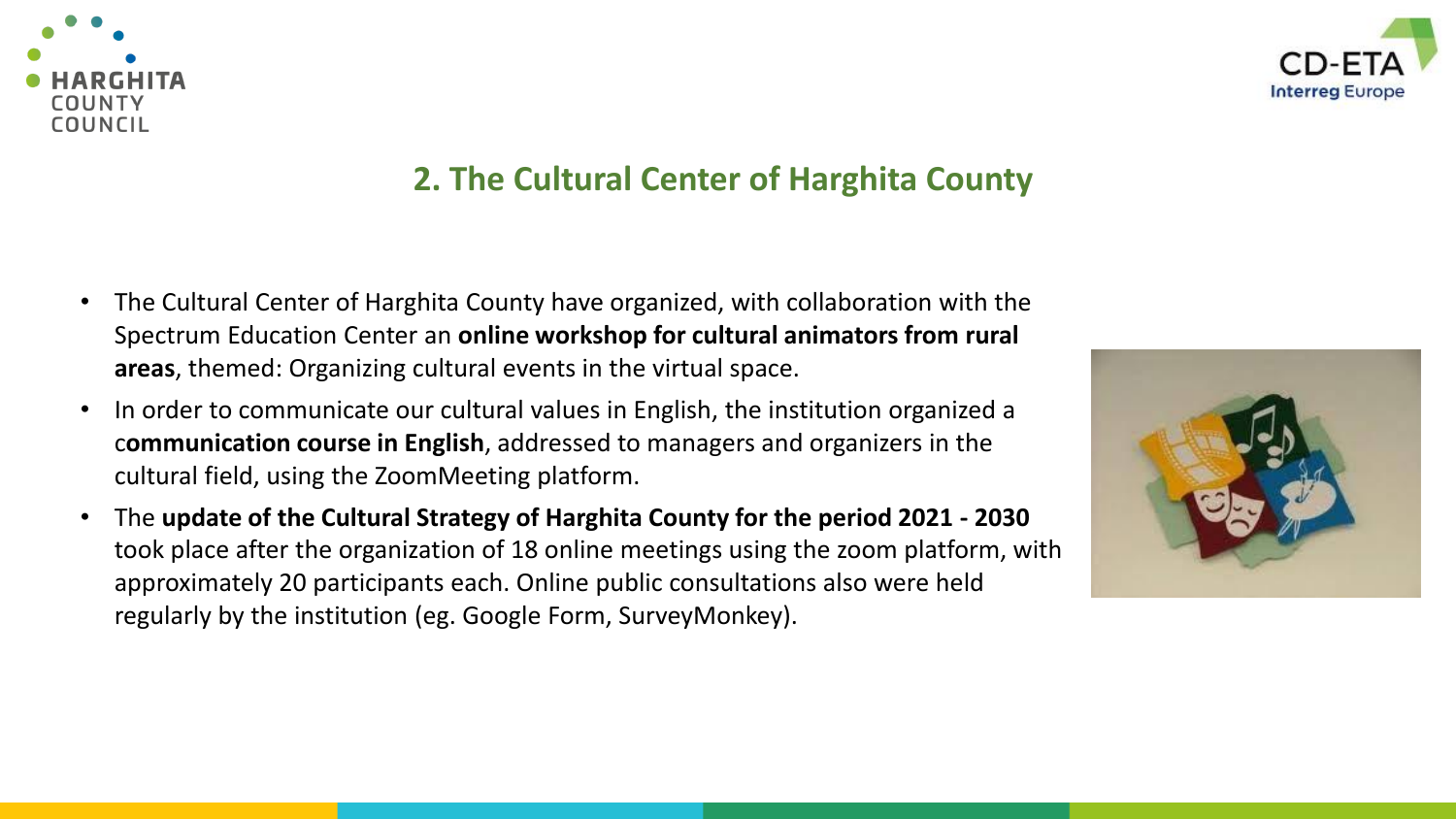



## **3. The Center of Tradition Conservation and Cultural Promotion of Harghita County**

Between March and December 2020 the institution had to move the activity to online environment, as the epidemiological restrictions did not allow to meet the audience in person.

**Difficulties:** The technical background as well as the lack of a specialist made their work even more difficult, but tried to get the available free online programs and to learn to use them in the shortest time.

**Advantages:** During this period, the institution have benefited greatly from the digital materials that have been created in recent years.

**Good practices during the COVID-19 period:** 

- 1. Creating **the YouTube channel** of the institution, in which have published 66 videos so far, most of which were documentaries created between 2015 and 2020.
- 2. The documentaries were uploaded twice a week on the Youtube channel, and they were shared on social media and the website of the institution. The **shared videos** were very popular, some were wathced by thousands of people.
- 3. The institution also moved the previously planned concerts, folk music and folk dance performances to the **online space**.

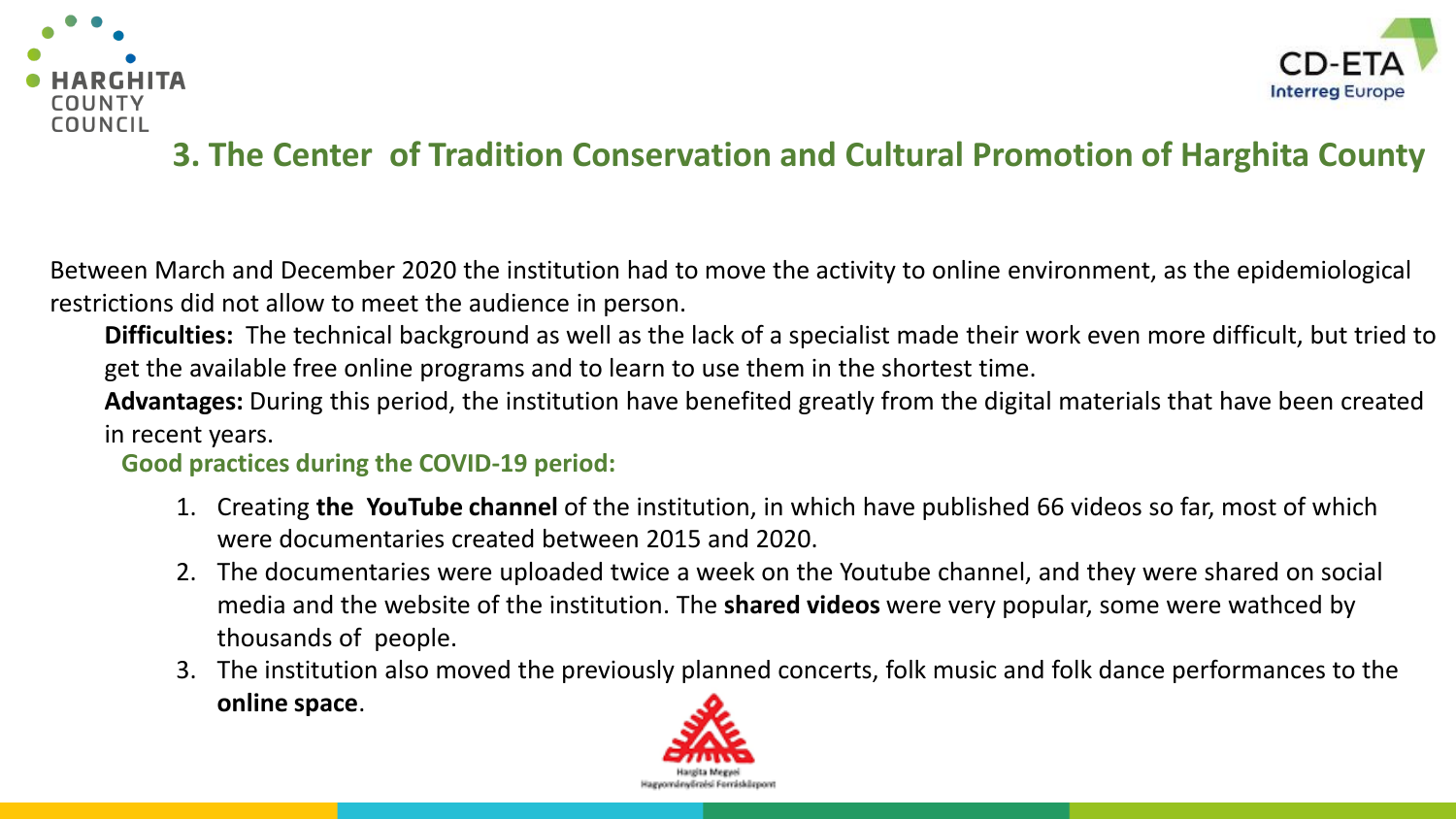



### **3. The Center of Tradition Conservation and Cultural Promotion of Harghita County**

#### **Good practices during the COVID-19 period:**

- 4. A number of anually held programs have been organized **online**: eg. the XI. Szeklerland days, the Day of the Hungarian Language, the amateur theater meeting, etc.
- 5. Adapted the art exhibitions in such a way that they would also be available in the **open space**. Thus, on several occasions they had exhibitions in several settlements of Harghita County, as well as in neighboring counties.
- 6. The institution gave the audience the opportunity to view **virtual exhibitions** on the online interfaces.
- 7. The range of online programs was also enriched by music-photo compilations as well as quiz games.
- 8. The experience of meeting the audience directly cannot be replaced by the programs held in the online space, but it certainly provides an opportunity **to show our traditions and culture to the wide world.**

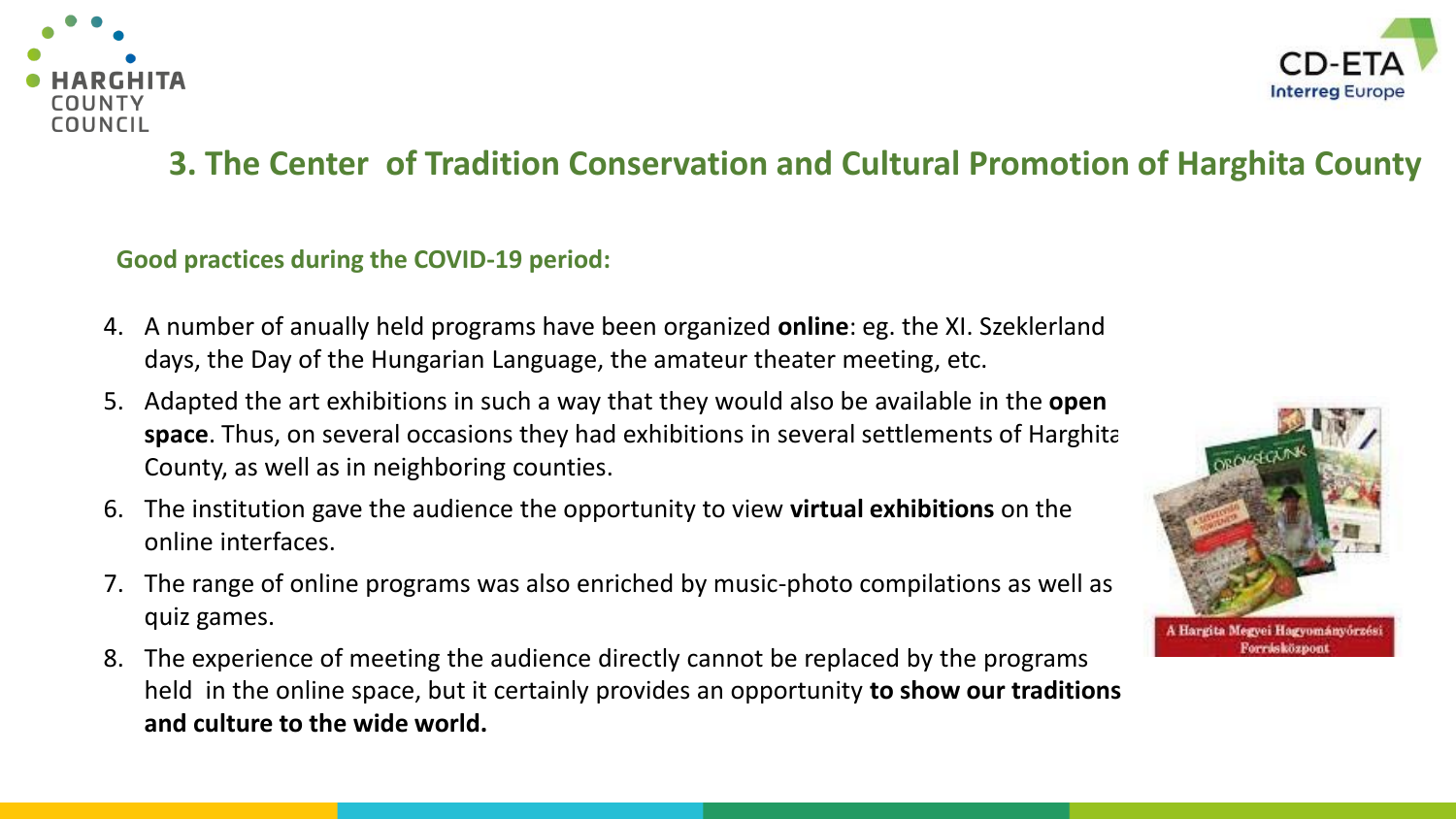



### **4. The Kájoni János County Library**

- Their biggest **challenges** were caused by the different new decisions of the national authorities that appear very frequently, and by their compulsory application.
- The institution during the pandemic period **rethought their activity, their services**. They have introduced the mandatory quarantine of library documents in order to avoid transmitting the virus on objects.
- The library has introduced the **online pre-ordering** of books, so users only had to stay at the institution for a short time.
- **Online events** and online activities came to the fore, with gradually expanding their toolkit for online events.
- Over the past year and a half, the library stepped up the efforts to create digital contents, continuously expanding the library's two databases, they are present daily on social media with book recommendations, and at the same time some of their collegues are working on the **digitizing lab** through job transformation.
- An online interface is in the process of creating, in order to make available all the digitized documents by the library.
- The institution has an agreement with the **Arcanum digital database** so that the full Arcanum database is available to anyone in our library.
- Several **online competitions, quizzes** have been announced and run by the library.
- They are in the process of acquiring a **Bibliobox** that will simplify the return of books.

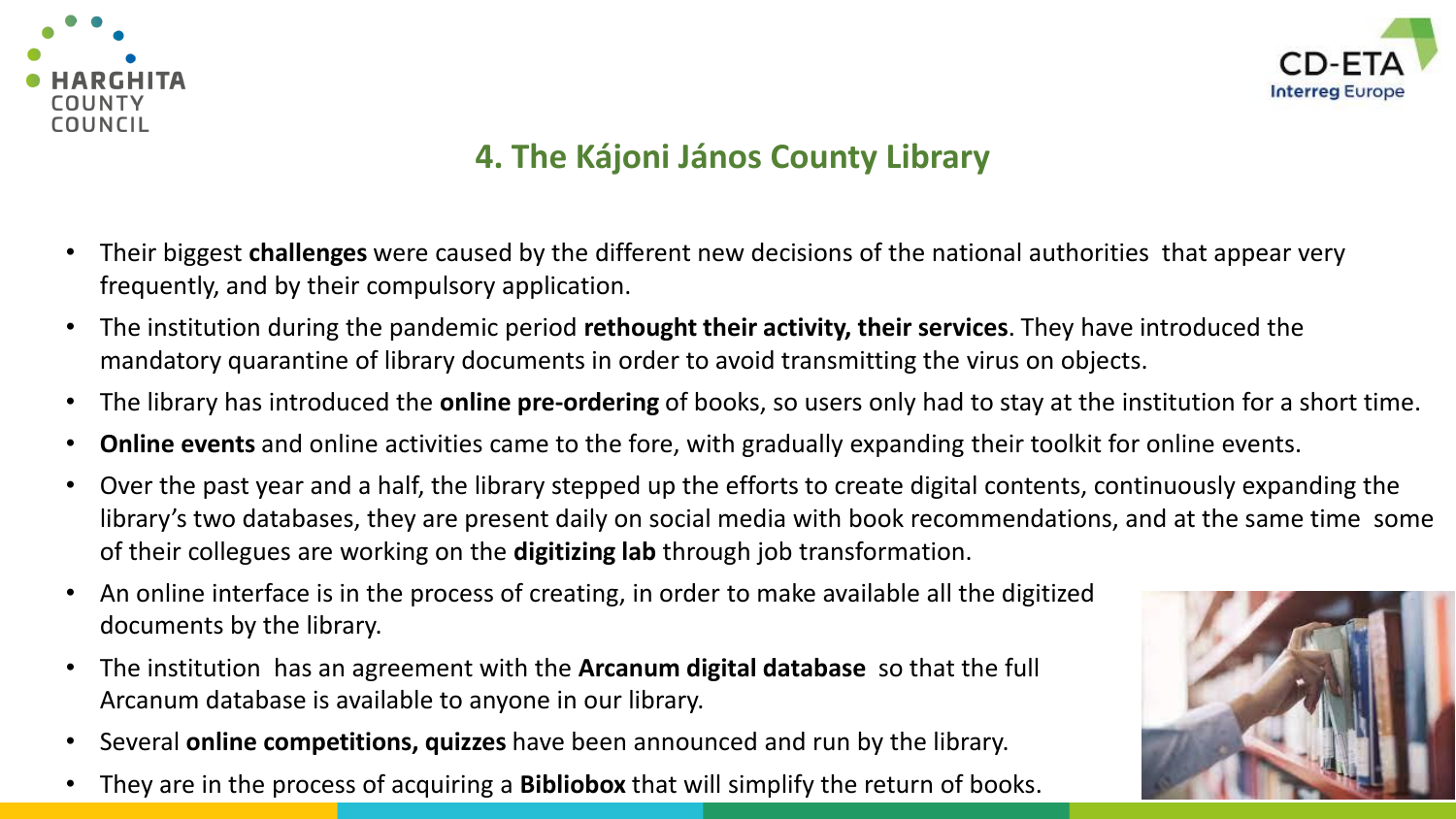



### **5. The Cultural and Art Center of Lăzarea**

The institution had to discover and use **new methods of activity** in order to continue their cultural mission and to **keep the connections with the audience**.

#### **The following procedures were successful during the COVID-19 period:**

- The content of the institution's **website** has been significantly expanded.
- The **digitization of their art collections have been accelerated**, enriching the digital archive and the virtual gallery.
- The F**acebook** page of the institution became the main communication channel: hundreds of posts (about 540) of 114 video content were shared.
- The **Youtube channel** of the institution was created, on which were uploaded 22 films, mainly with fine art content.
- The institution have organized **exhibitions in new locations**  such as near busy spaces, in parks, in the inner courtyards of churches, in the interiors of shopping malls - in the form of outdoor exhibitions.
- Various **on-line competitions** were organized.
- Concerts, performances and other cultural programs were performed in the form of F**acebook live** or in **hybrid solution** (partly on-line and partly in the traditional way), usually recorded by local TV channels.
- Have created and shared their own **digital content**, such as virtual exhibitions, digital audio-visual materials.



Gyergyószárhegy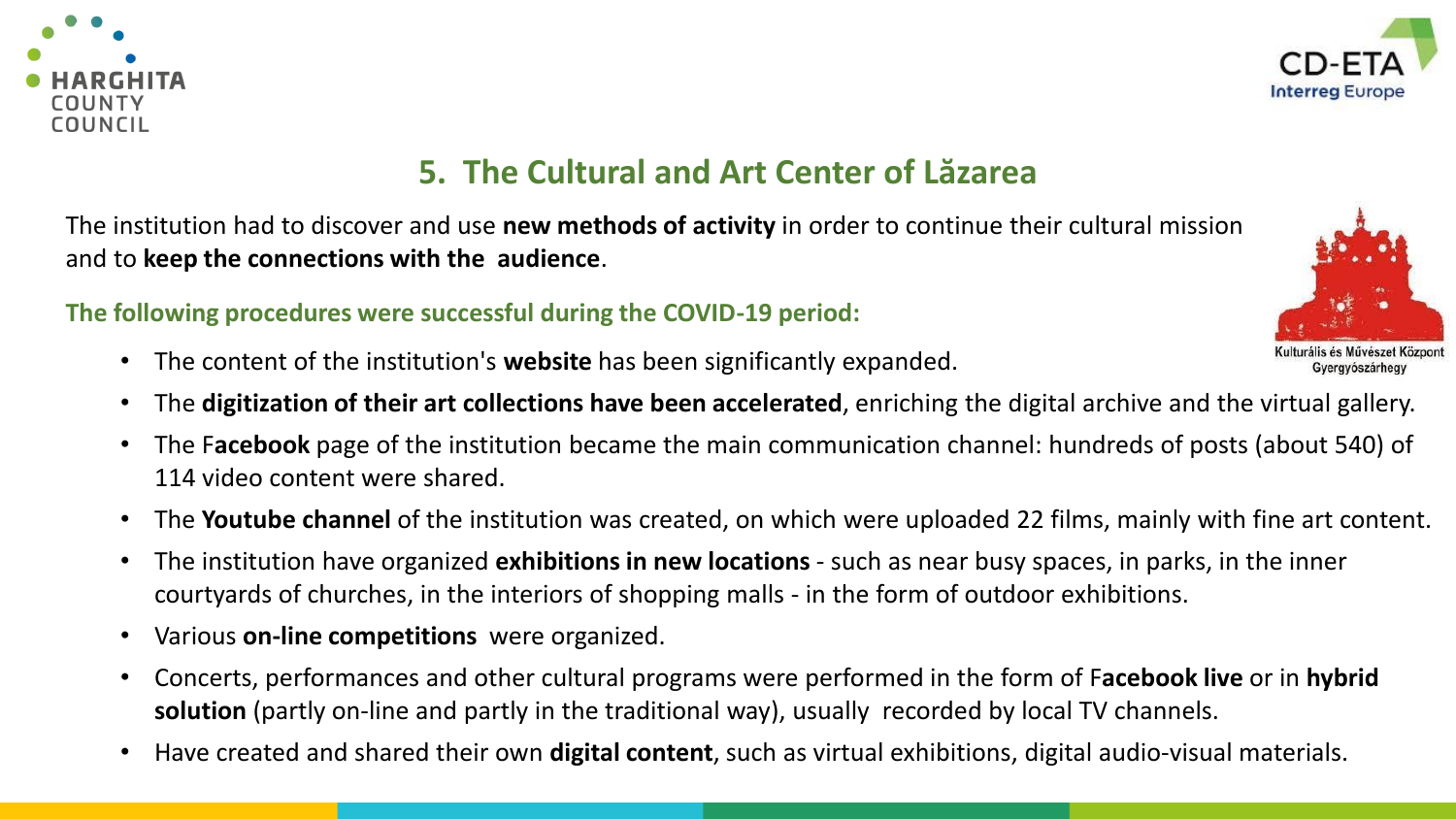



## **6. The "Hargita Népe" Publishing House**

This **cultural public institution** publishes the **county level daily newspaper "Hargita Népe"** which represents the most prestigious traditional mean of communication of Harghita county with 305.000 inhabitants.

It runs also the "**Hargita Studio"**, which deals with the edition of the weekly public interest programs for the **local televisions**.

The institution has also an **up-to-date webpage** (hargitanepe.ro), which became more and more emphasized through the social media.

#### **The COVID-19 pandemic brought the following changes in the activity of the Publishing House**:

- 1. It was not possible to increase the number of newspaper subscribers, only to slightly keep the their number, because the paper was considered to be a carrier of viruses.
- 2. Book presentations could not be organized.
- 3. The use of Zoom and Discord applications appeared in the activity of the Publishing House.
- 4. An **online store** was opened (aruhaz.hargitanepe.ro) to serve the clients.
- **5. Digital subscriptions** to the publications became available.